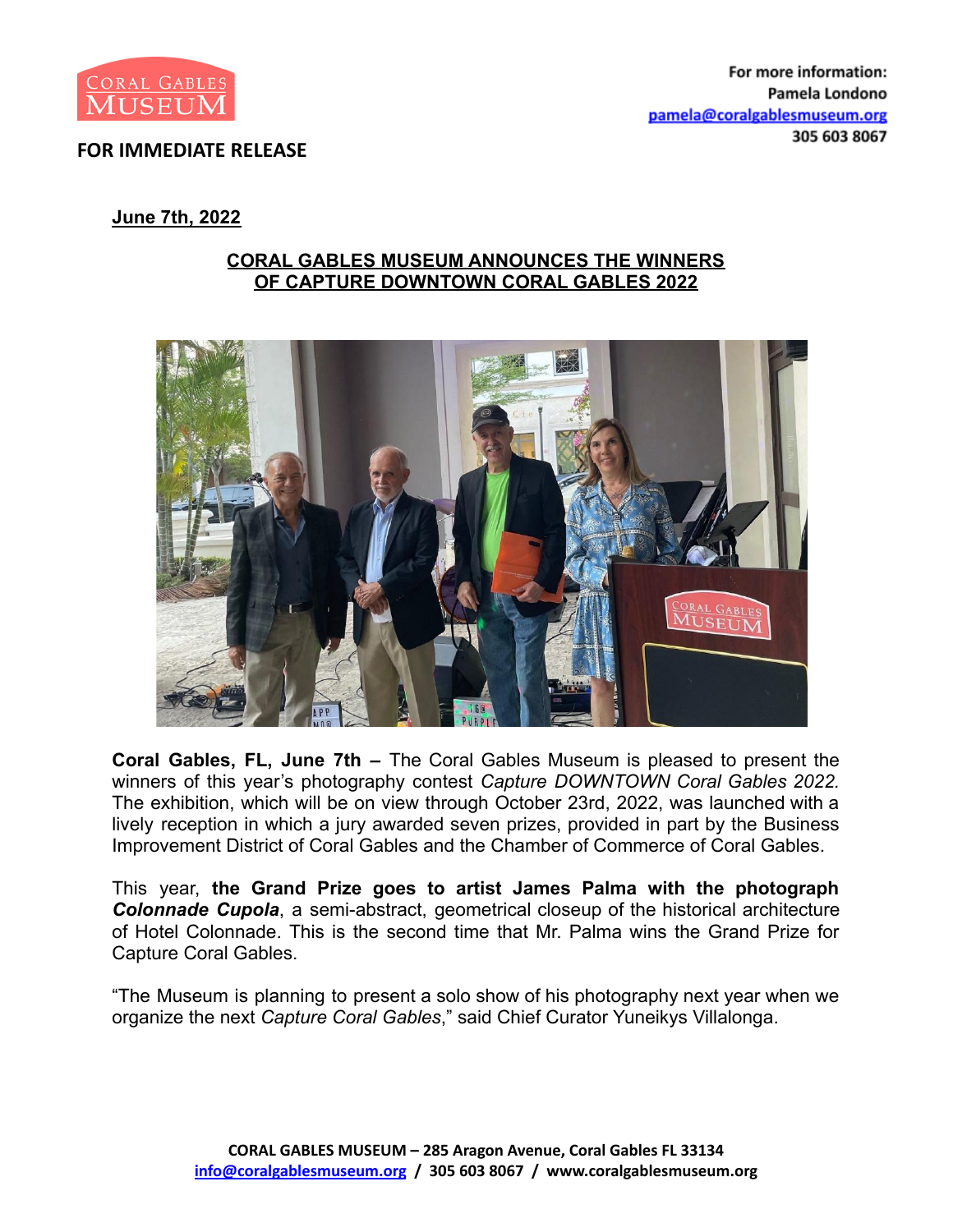

James Palma. *Colonnade Cupola*, Grand Prize

Five artists received prizes in five categories: **Tova Teitelbaum took home the award in the ARCHITECTURE AND URBANISM category with** *Sunset Over the City* – an aerial view of Ponce de Leon Boulevard in perspective, bathed by the golden light of the sunset. **The award in the CITY LIFE category went to artist Robert Ruano with** *Fireflies Bikes*. The photograph features a parade of three-wheeled bicycles carrying colorful Chinese lanterns; a performance by Cai Guo-Qian presented in the art event *Illuminate Coral Gables* last year. **The HIDDEN TREASURES award went to Ihosvany Plasencia with** *El acero conoce el paso del tiempo*, a black and white composition of a beautiful architectural detail: two views of a sinuous handrail.

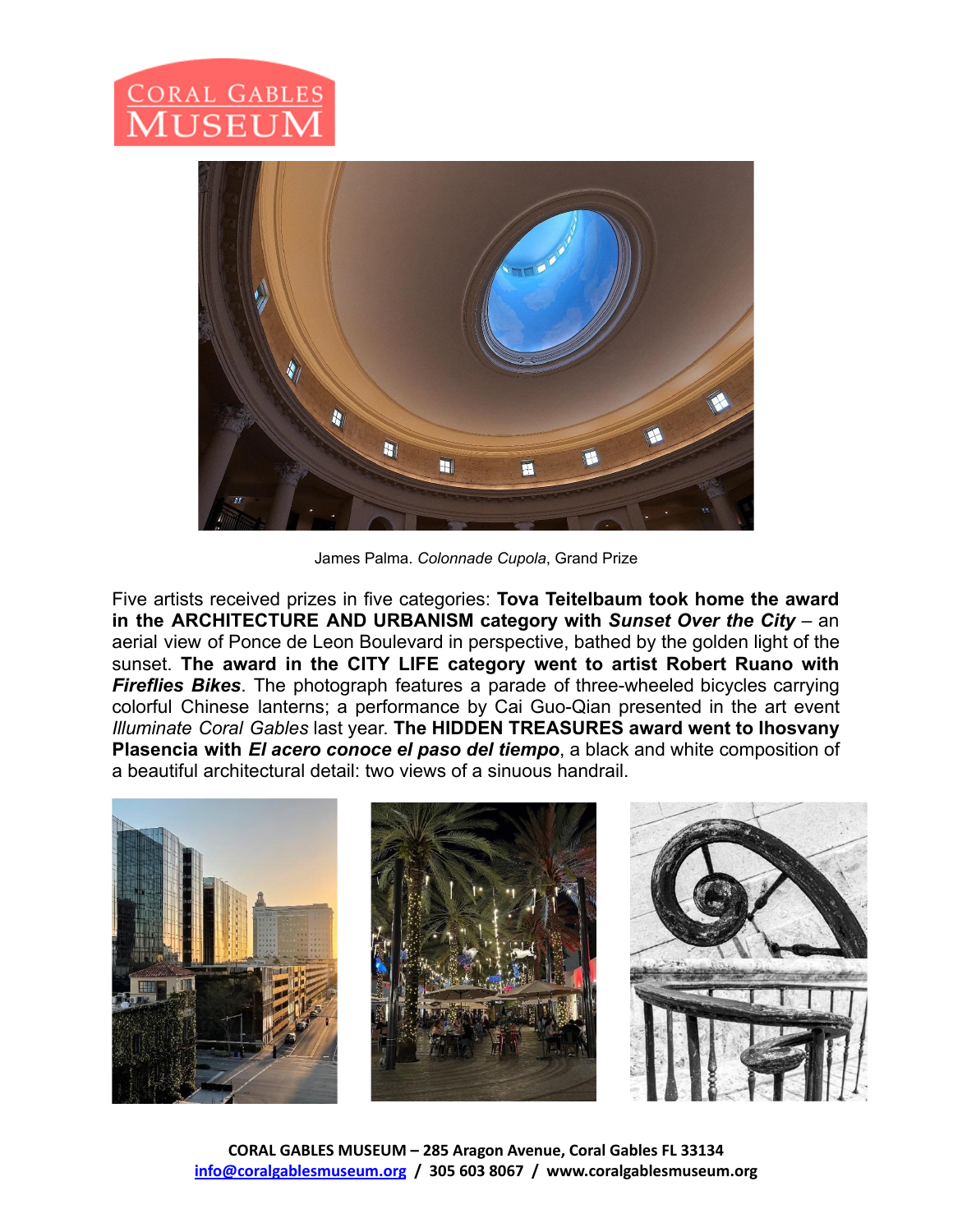

Left**:** *Sunset Over the City*, Tova Teitelbaum, Architecture and Urbanism Award Center: *Giralda Avenue at Night 3* by Art Casanova, Culture in the City Award Right: *El acero conoce el paso del tiempo,* Ihosvany Plasencia, Hidden Treasures Award

**Art Casanova received the CULTURE IN THE CITY prize for** *Giralda Avenue at Night 3* **-** another photograph based on an artwork presented at that event. The photo shows a busy plaza, filled with people under umbrellas, and tall, flamboyant palm trees that have been adorned with a light installation by Kiki Smith. "**Unknown Heroes***",* **by Marco Inzerillo, was the CORAL GABLES – AT WORK award.** In it, a City worker wrapped in clothes to protect himself from the sun is depicted in the foreground, against a colorful mural. He faces a passerby that is strolling in the background.





Left: *Fireflies Bikes*, Robert Ruano, City Life Award Right: *Unknown Heroes,* Marco Inzerillo, Coral Gables- at Work Award

Two more prizes will be awarded towards the end of the show: **the PEOPLE'S CHOICE Award**, for which the Museum invites spectators to continue voting in person at the Coral Gables Museum or online at the Museum's website; and the **ACQUISITION PRIZE**, newly established this year.

"We want to highlight the crucial importance of this community-based event for the Coral Gables Museum's mission by adding artworks inspired by The City Beautiful and its people to our Permanent Collection," said Executive Director Elvis Fuentes.

The winners of these awards will be announced at a closing reception during the Museum's Gallery Night, on Friday, October 7<sup>th</sup>. An exhibition catalog with all finalist photographs and prizes is being published with the support of MG Developer.